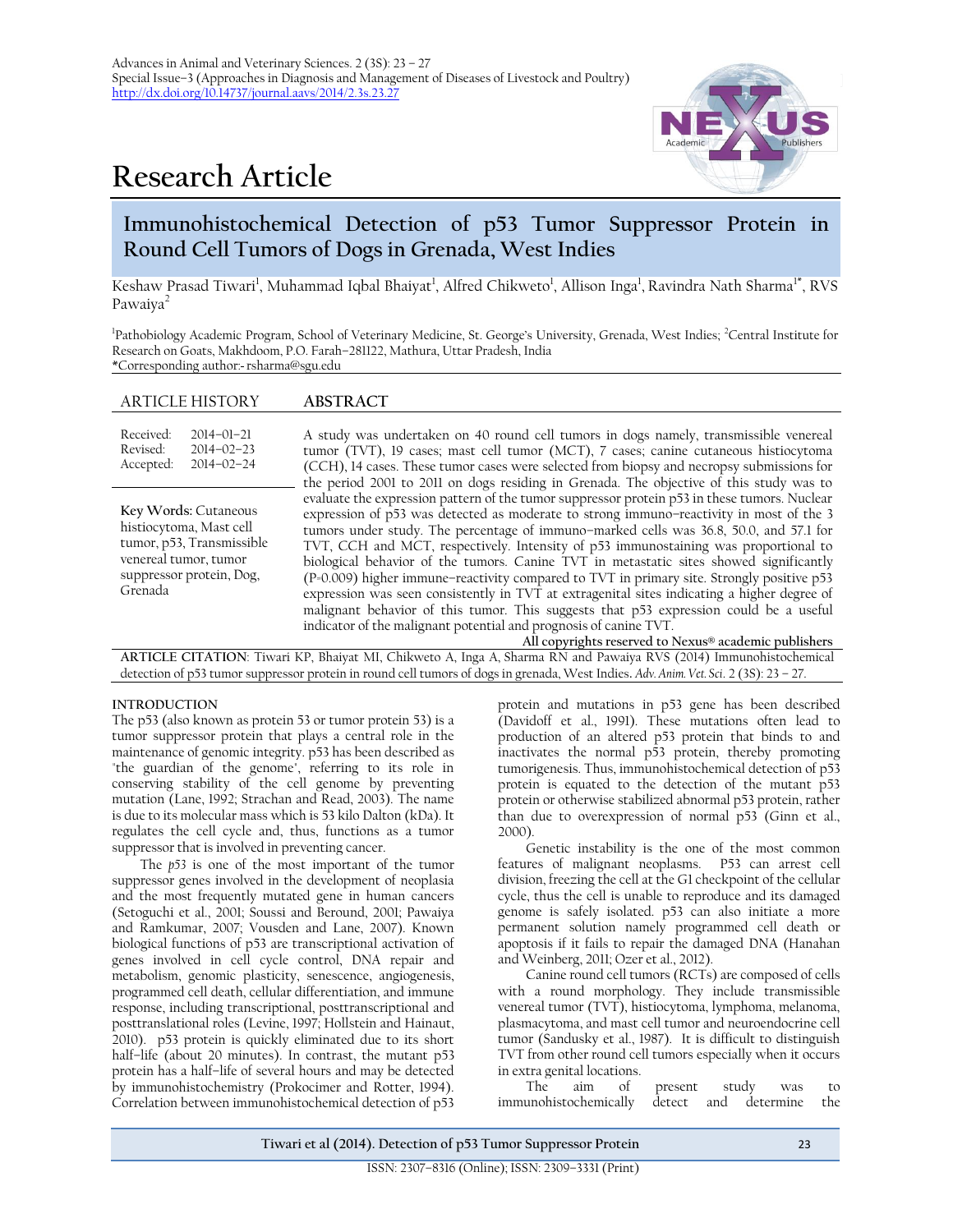

percentage of cells overexpressing p53 oncoprotein in mast cell tumor, cutaneous histiocytoma and canine transmissible venereal tumor in dogs in Grenada.

### **MATERIALS AND METHODS**

#### **Tumors**

Retrospective (archival) canine biopsy and necropsy tumor tissue specimens were obtained from the Veterinary Pathology Laboratory School of Veterinary Medicine, St. George's University, Grenada collected between 2001 and 2011. Based on histological features, tumor selected and included in the study were 19 TVT, 14 cutaneous histiocytoma and 7 mast cell tumors. No attempt was made to select cases on basis of criteria such as sex, age, or breed of the dog.

#### **Slide Pre–Treatment (Adhesive Coating)**

Before taking paraffinized tissue sections glass slides were coated with 3–Aminopropyltriethoxysilane (Sigma–Aldrich, Product No. A3648), following the procedure of Herrington and McGee (1992) and Pawaiya and Ramkumar (2007).

#### **Sectioning and Histological Examination**

Histologic sections were cut at 4µm thick from paraffin– embedded blocks of each of the tumors and stained with hematoxyline and eosin (HE). Duplicate, 4µm thick paraffin sections were also taken on adhesive coated slides for immunohistochemical studies. Histologically, each tumor was classified and identified as mast cell tumor (Grade I, II and III), transmissible venereal tumor and cutaneous histiocytoma.

#### **Immunohistochemistry**

#### **Immunodetection System for Specific Antibodies**

All sections were stained by the Peroxidase immunostaining method using a Mouse ExtrAvidin Peroxidase staining kit (Cat. No. EXTRA–2; Sigma–Aldrich, USA) with mouse Monoclonal anti–p53 oncoprotien serum as the primary antibody (Clone No. BP53–12; Product No. 5813; Sigma– Aldrich, USA) and biotinylated anti–mouse Ig G serum as secondary antibody. Antibody localization was determined using 3–amino–9–ethylcarbazol (AEC) substrate as the chromogen.

#### **Antigen Retrieval**

Antigen unmasking on paraffin sections was carried out following the method of Cattoretti *et al*. (1993) with modifications as described by Pawaiya and Ramkumar (2007).

#### **Immunohistochemical Staining**

Immunostaining protocols supplied by the manufacturers along with the antibodies and immuno–detection kits were followed with suitable modifications as per Pawaiya and Ramkumar (2007).

Paraffin–embedded tissue sections were deparaffinized and brought to water by sequential immersion in xylene and graded ethanol concentrations. Sections were then rinsed in distilled water and immersed in antigen retrieval solution (0.01M Citrate buffer, pH 6.0) heated to boil in a microwave oven 3 times for 5 min each and cooled to the room temperature by leaving as such. Endogenous peroxidase activity was quenched by immersion in 3% hydrogen peroxide in absolute methanol for 20 minutes at room temperature and then tissue sections were incubated with 5% normal goat serum (Product No. G9023; Sigma–Aldrich, USA) for 30 min. The primary antibody was diluted (1:100) in PBS with 1% Bovine serum albumin (Product No. A7030; Sigma–Aldrich, USA) and 0.1% sodium azide (as preservative) and applied adequately (100–150 µl) to cover the moist tissue sections and incubated for 1 hr in a humidified chamber at room temperature (RT). Biotinylated goat anti–mouse IgG antibody (1:15 dilution) was used as secondary antibody with which the sections were incubated for 30 min, followed by incubation in ExtrAvidin peroxidase (1:15) in humidified chamber at RT for 30 min. Working solution of AEC chromogen substrate was applied on moist sections and incubated for 10–15 min or till the brick–red color appeared whichever was earlier. The reaction was terminated by rinsing with distilled water. AEC stained sections were counterstained with Mayer's haematoxylin (Product No. MHS–16; Sigma–Aldrich, USA) and mounted with aqueous mounting medium CC Mount (Product No. C9368; Sigma–Aldrich, USA).





Figure 1: Canine transmissible venereal tumor. Moderate to strong p53–positive nuclear immunolabelling in the tumour cells. Note vivid brick red colored immunostaining of nuclei of tumor cells in B; A– 10 xs and B– 40x magnification. Immnuoperoxidase stain with AEC chromogen and Mayer's hematoxylin counterstain.

**Tiwari et al (2014). Detection of p53 Tumor Suppressor Protein** 24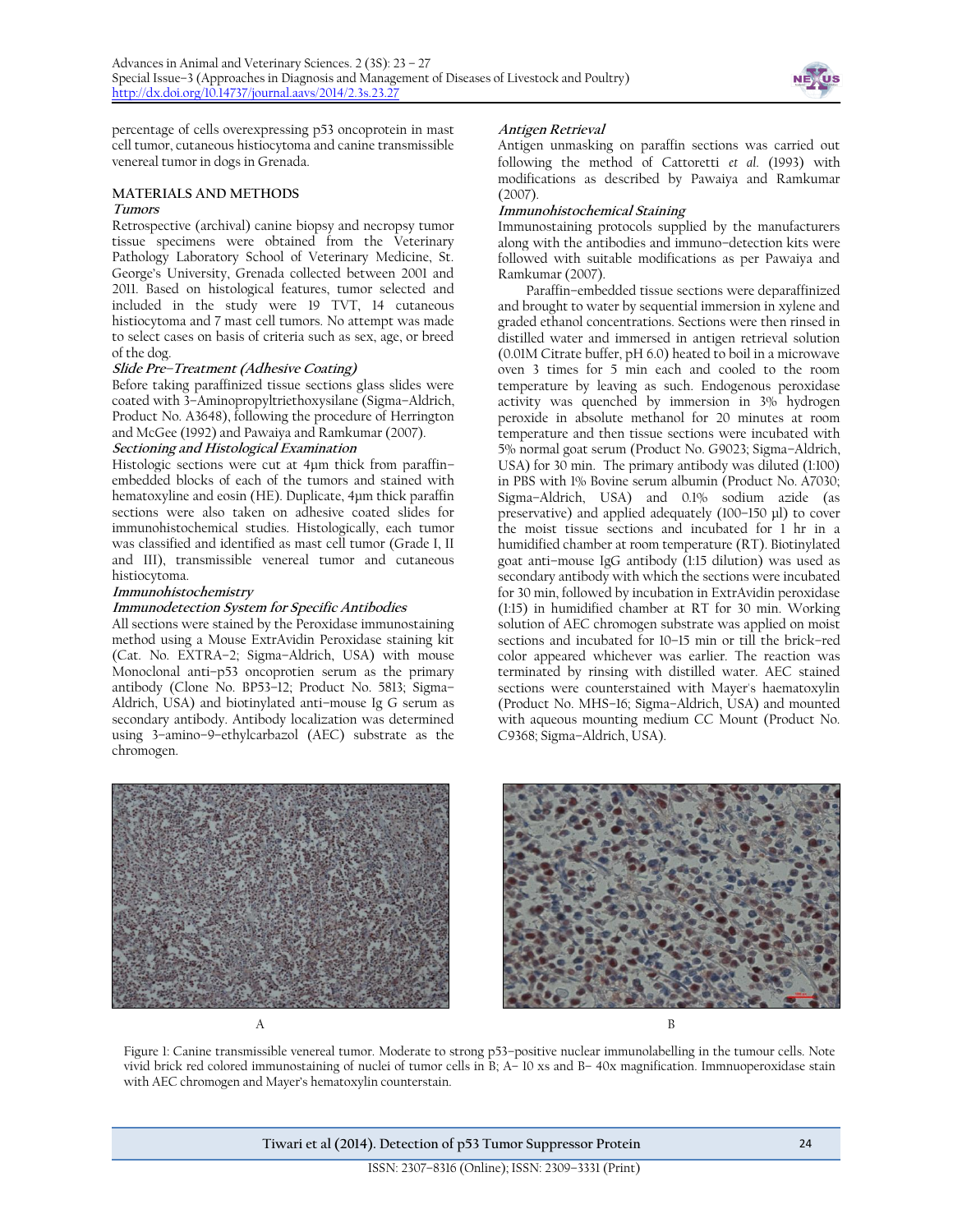

The selected tumor sections for IHC staining, in which the primary antibody was replaced by normal goat serum, were used as negative controls. Each slide acted as an internal positive control, because those cells in the basal layer of the epidermis are normally dividing. All the procedural steps were interceded by washing thrice (5 min each) in phosphate buffered saline (pH 7.4).

Stained sections were examined under light microscope. Ten fields per tissue section covering highly cellular areas were counted under 40x magnification objective using image analysis software (NIS–Elements AR, Nikon). Brick–red staining within the nuclei of tumor cells was considered to be positive for p53 oncoprotein overexpression. The results were recorded as positive or negative immunolabelled p53 for tumor cells. For each slide, both positively and negatively stained tumor cells were counted and the overall percentage of positively stained tumor cells was calculated.

#### **Statistical Analysis**

The data obtained were analyzed by the statistical methods (Fisher's exact test) using a graph pad statistical software (http://www.graphpad.com/quickcalcs/contingency2).



**RESULTS**

Based on histological features, tumors were diagnosed as TVT, CCH and MCT. Immunohistochemistry revealed the presence of p53 positively stained nuclei in the neoplastic cells in these tumors (Figure 1, 2&3). Moderate to strong p53–positive nuclear immunoreactiviy was noticed in the TVT (Figure 1A, B) and CCH (Figure 2A, B) with more cells showing immunopositivity in the former (39.45±22.82) compared to CCH (19.96±5.39). Canine Mast cell tumors though exhibited almost similar count of immunopositively stained cells (20.09±5.40) like CCH, the intensity of immunostaining was moderate to weak (Figure 3A, B).

Individually, 7 (36.84%) of 19 TVT specimens, 7 (50%) of 14 CCH specimens and 4 (57.14%) of 7 MCT specimens showed p53–positive immunolabelling (Table 1). Canine TVT in metastatic sites (liver, spleen, lymph nodes, mammary gland, maxilla, eye orbit and skin) showed significantly (P = 0.0090) more p53–positive immunolabelling compared to TVT located on the primary natural sites. Overall, out of the 40 round cell tumors included in the study 45% (18/40) revealed p53–positive immunoreactivty (Table 1).



 $\mathsf A$  B Figure 2: Canine cutaneous histiocytoma. Moderate p53–positive nuclear immunolabelling in the tumour cells; A– 10x and B– 40x magnification. Immnuoperoxidase stain with AEC chromogen and Mayer's hematoxylin counterstain.



 $\mathbf A$  B

Figure 3: Canine mast cell tumor. Weak to moderate p53–positive nuclear immunolabelling in the tumour cells. Note brick red colored immunostaining of nuclei of tumor cells in B; A– 10x and B– 40x magnification. Immnuoperoxidase stain with AEC chromogen and Mayer's hematoxylin counterstain.

**Tiwari et al (2014). Detection of p53 Tumor Suppressor Protein** 25

ISSN: 2307–8316 (Online); ISSN: 2309–3331 (Print)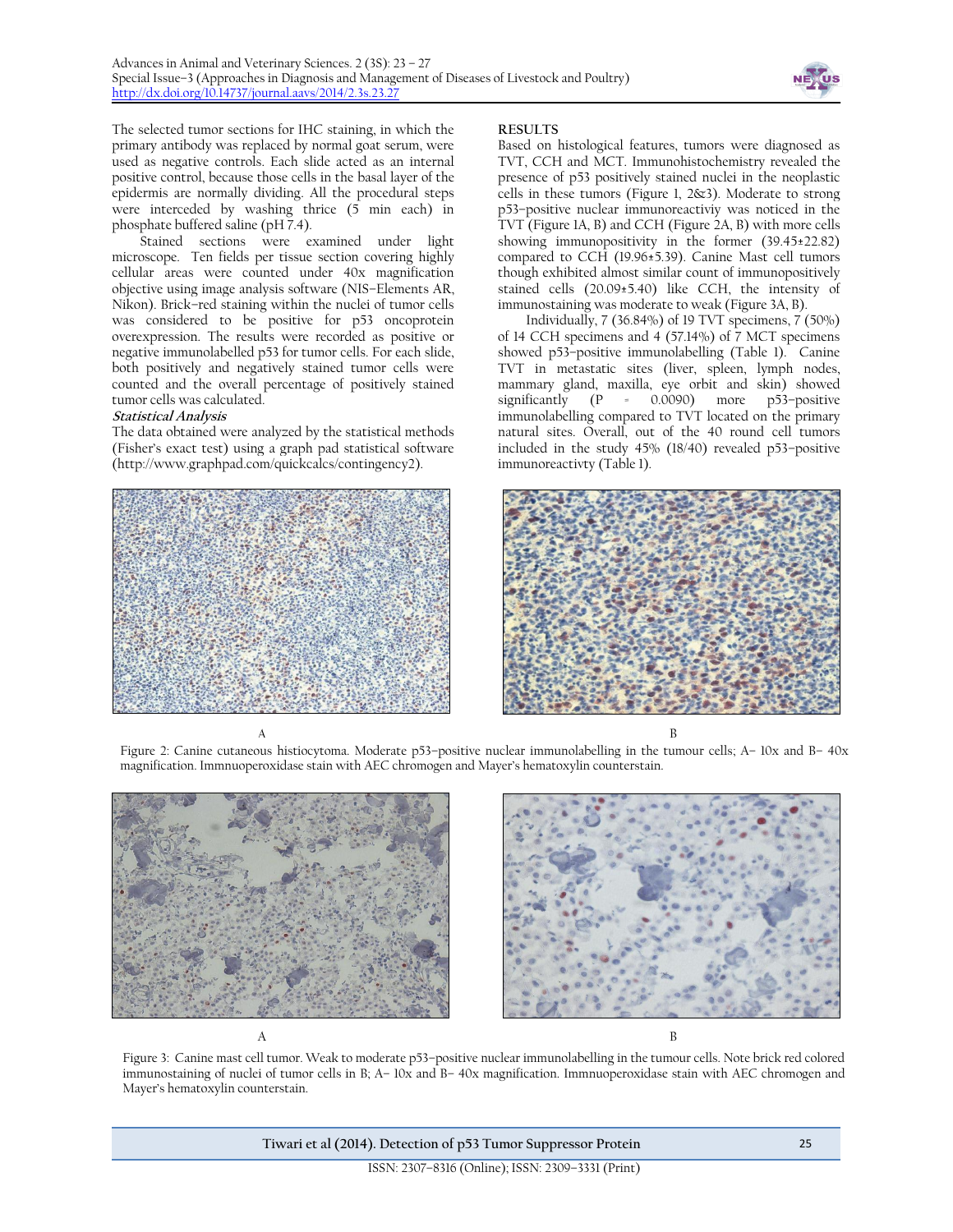

Table 1: Overall p53 immunostaining results in 40 cases of round cell tumors (Canine transmissible venereal tumor (TVT), canine cutaneous histiocytome (CCH) and mast cell tumor (MCT).

| Sr. No. | Tumor Type | Total No. of cases | p53 immunostaining            |                                   |
|---------|------------|--------------------|-------------------------------|-----------------------------------|
|         |            |                    | No. of positive Cases $(\% )$ | % Positive Count<br>$Mean \pm SE$ |
|         | <b>TVT</b> | 19                 | $7(36.84\%)$                  | $39.45 \pm 22.82$                 |
|         | <b>CCH</b> | 14                 | $7(50.00\%)$                  | $19.96 \pm 5.39$                  |
|         | MCT        |                    | $4(57.14\%)$                  | $20.09 \pm 5.40$                  |
|         | Total      | 40                 | $18(45.00\% )$                | $27.57 \pm 17.16$                 |

### **DISCUSSION AND CONCLUSIONS**

The p53 immunohistochemistry indicated moderate to strong p53–positive nuclear immunolabelling in 7 cases of TVT, while 12 of these tumors did not show any immunostaining. The reason for the negative or weak immunoreactivity of p53 in these specimens may be due to either inactivation of *p53* gene in some of the TVT cases examined or inadequate reaction between antihuman p53 antibodies with canine tissues.

The activation of this protein occurs in response to stress or damage to cellular DNA, causing cell cycle arrest and the induction of senescence or apoptosis. More than 10 mutations in the *P53* gene have been described in canine neoplasias (Oren, 1999; Setoguchi et al*.,* 2001), including cases of TVT (Choi and Kim, 2002; Sánchez–Servín et al*.* 2009; Stockmann et al. 2011). Moro et al. (2010) found more cells that expressed p53 protein in transplanted TVT in the regression phase compared with naturally occurring TVT. These findings suggested that there may be functional abnormalities in the *p53* gene and its transcription in these tumors (Stockmann *et al.* 2011).

Overexpression of p53 protein is a good, but not unique, indicator of mutation in p53 gene (Vogelstein and Kinzler, 1992). Other investigators have indicated that p53 detected by immunohistochemical evaluation was not always mutant (Roels et al., 2001). In human tumors, positive immunohistochemical staining for p53 is often accepted as evidence of an underlying p53 genetic abnormality and as there is limited DNA sequence data available to verify this conclusion in dogs, the potential for detection of the normal p53 protein in this species merits consideration (Wolf et al., 1997). Increased levels of p53 oncoprotein have been detected immunohistochemically in canine mammary tumors, mast cell tumor, osteosarcoma, Sertoli–cell tumor, seminoma, cutaneous histiocytoma, squamous cell carcinoma, perianal gland adenocarcinoma, hemangiopericytoma, apocrine gland, intestinal and nasal adenocarcinomas, and colorectal tumors (Sagartz *et al*., 1996; Gamblin *et al*., 1997; Wolf *et al*., 1997; McEntee and Brenneman, 1999; Ginn *et al*., 2000; Inoue and Wada, 2000; Jaffe *et al*., 2000; Setoguchi et al., 2001).

The intensity and proportion of expression of p53 protein have been considered a potential factor for prognosis in several tumors. A positive correlation was verified between p53 overexpression and prognosis in canine osseous tumors (Sagartz *et al*., 1996), astrocytomas (Stoica *et al*., 2004), and mammary tumors (Lee *et al*., 2004), but not in gastrointestinal mastocytomas (Ozaki *et al*., 2002), colorectal epithelial tumors (Wolf et al., 1997), and canine and feline melanomas (Roels *et al*., 2001).

It has been observed that canine TVT of natural occurrence as well as those TVT resistant to chemotherapy showed the weak reactivity to p53 protein (Moro et al., 2010), suggesting that the p53 gene is not involved in this type of tumor, at least alone, with resistance to chemotherapy (Harris and Hollstein, 1993). In present study p53–negative immunostaining for TVT cases found on natural sites (penis, prepuce, vulva, and vagina) are consistent with the observations of Moro et al. (2010). On the other hand, strong p53–positive nuclear immunolabelling was observed in TVT metastasized to other visceral organs (such as liver, spleen, mammary glands, lymph nodes, eye orbit etc), indicating the higher degree of malignant behavior of the tumors. In present study strong p53–positive nuclear immunoreactivity was observed in 3/7 TVT metastasized to other visceral organs which is consistent with the findings of earlier workers (Jaffe et al. 2000; Muto et al., 2000; Sagartz et al., 1996). These findings suggested that p53 immunolabelling could be useful in determining the degree of malignant behavior, and thus the prognosis of canine transmissible venereal tumors.

Conclusively, malignant TVT exhibited the highest percentage of immunoreactivity with p53, and a significant difference was observed with non–metastatic TVT. Non– metastatic TVT located in natural sites showed either negative or low reactivity to p53 protein.

Canine cutaneous histiocytoma (CCH) is another common round cell tumor which has almost histological features similar to TVT. Out of 14 cases of the CCH, 7 (50%) showed positive immunoreactivity to p53. Mostly the tumor cells revealed low to moderate staining intensity, ranging from 13.86% to 29.4%. Overexpression of p53 in CCH has been observed by several workers, with varied degree and intensity of immunolabelling varied significantly (Gamblin et al., 1997; Pawaiya, 2005). Pawaiya et al. (2008) recorded strong immunoreactivity to p53 in a rare case of cutaneous histiocytoma in a buffalo. The observation of moderate overexpression of p53 in half of the CCH cases in the present study indicates the benign nature of the tumor as compared to the higher immunostaining intensity observed in malignant TVT.

Among the 7 cases of mast cell tumors, one was histopathologically diagnosed as a grade–II MCT while the other 6 were grade–I MCTs. Four of the 6 grade I MCT showed positive immunostaining for p53. Our findings of 57% positivity of MCT for p53 overexpression exceeded those reported by Ginn *et al.* (2000) and Gamblin *et al*. (1997) who reported positivity of 47% (25/53) and 25% (4/16), respectively.

In this study, the percentage of tumor cells exhibiting p53–positive nuclear immunolabelling for MCT ranged from